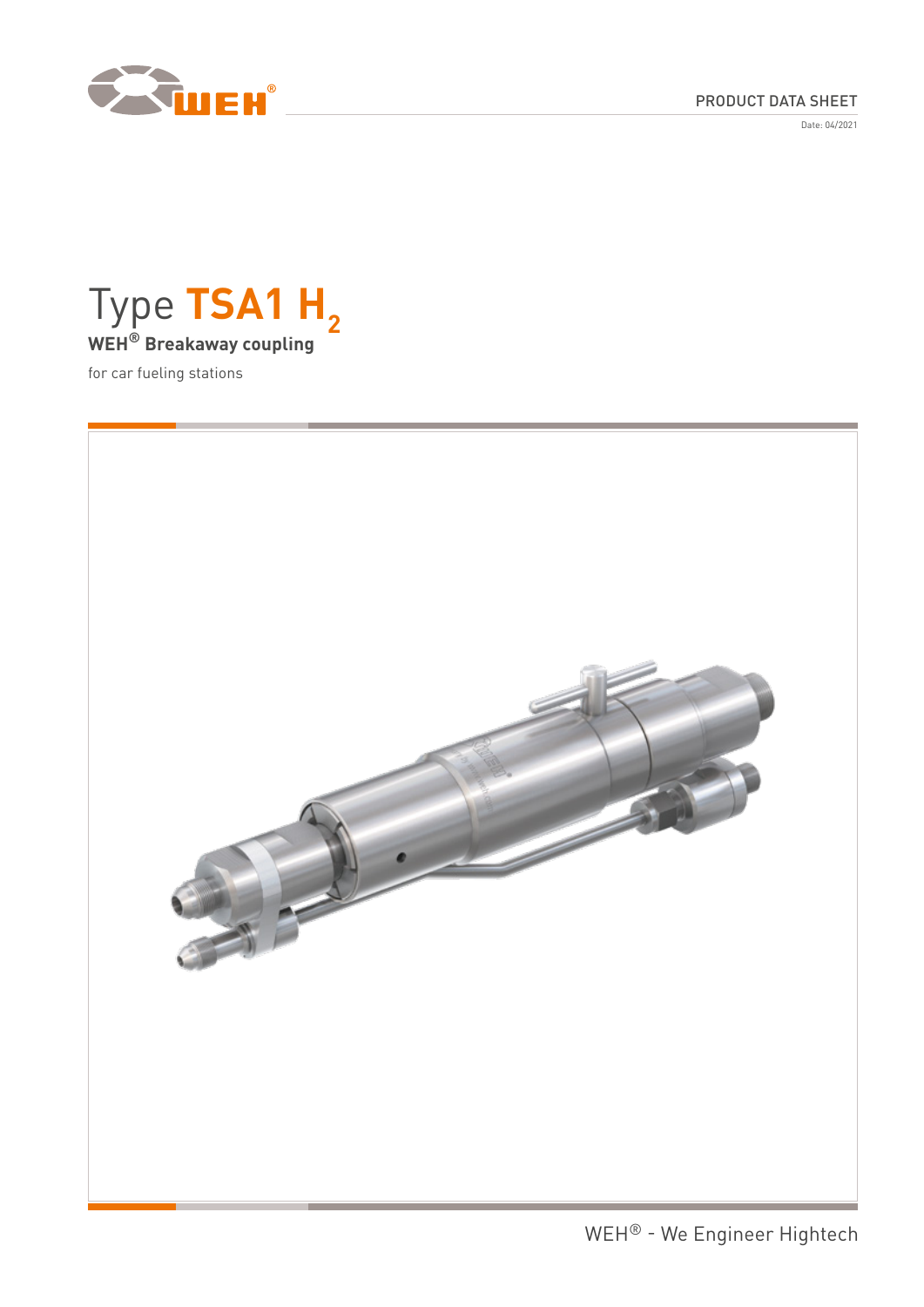$\mathsf{TSA1}\ \mathsf{H}_{\mathsf{2}}$  | WEH® Breakaway coupling

## General

## **DESCRIPTION**



## Features

- Re-usable without factory reservicing
- Installation at the dispenser
- Small compact design
- Integrated cleanable filter (40 resp. 20 micron)
- Check valve at venting line
- No additional tool necessary

The WEH $^\circ$  TSA1 H $_2$  Breakaway coupling offers additional safety for your car fueling station. The breakaway is installed between the dispenser and the filling hose resp. filling and venting hose. In the event of accidental deployment, e.g. driving a vehicle from the dispenser with the nozzle remaining in the vehicle fuel port, the coupling will separate the connections between dispenser and hose sealing both ends. This protects largely the receptacle, the fueling nozzle and the dispenser against damage. The detached coupling can be easily reattached and placed back in service after having been function tested. The integrated filter provides clean hydrogen and is easy to maintain.

The WEH<sup>®</sup> Breakaway coupling consists of a coupling body, a receptacle insert and a gas recirculation with check valve. The breakaway is also available without gas recirculation.

The TSA1 H $_{\rm 2}$  for fueling nozzles with data interface additionally contain a dispenser mounting incl. data cable for the data interface.

On request we also offer fueling assemblies consisting of a fueling nozzle, a hose set and a breakaway coupling.

#### Application

Breakaway coupling for car fueling stations for direct installation at the dispenser.

| <b>Characteristics</b> | <b>Basic version</b>                                                                                                                                                                 | <b>Options</b> |  |  |
|------------------------|--------------------------------------------------------------------------------------------------------------------------------------------------------------------------------------|----------------|--|--|
| Nominal bore (DN)      | Max. 8 mm, depending on design                                                                                                                                                       | On request     |  |  |
| Pressure range         | $PN = 35 MPa (5,000 psi)$   $PS = 45 MPa$                                                                                                                                            |                |  |  |
| Temperature range      | $-40$ °C up to $+85$ °C ( $-40$ °F up to $+185$ °F)                                                                                                                                  | On request     |  |  |
| Breakaway force        | $300 - 600 N$                                                                                                                                                                        | On request     |  |  |
| Material               | Corrosion resistant stainless steel, aluminium                                                                                                                                       | On request     |  |  |
| Sealing material       | Hydrogen resistant                                                                                                                                                                   | On request     |  |  |
| Design                 | With resp. without gas recirculation<br>With filter (40 resp. 20 micron)<br>Incl. dispenser mounting and data cable (only for<br>breakaways for fueling nozzles with data interface) | On request     |  |  |

## TECHNICAL DATA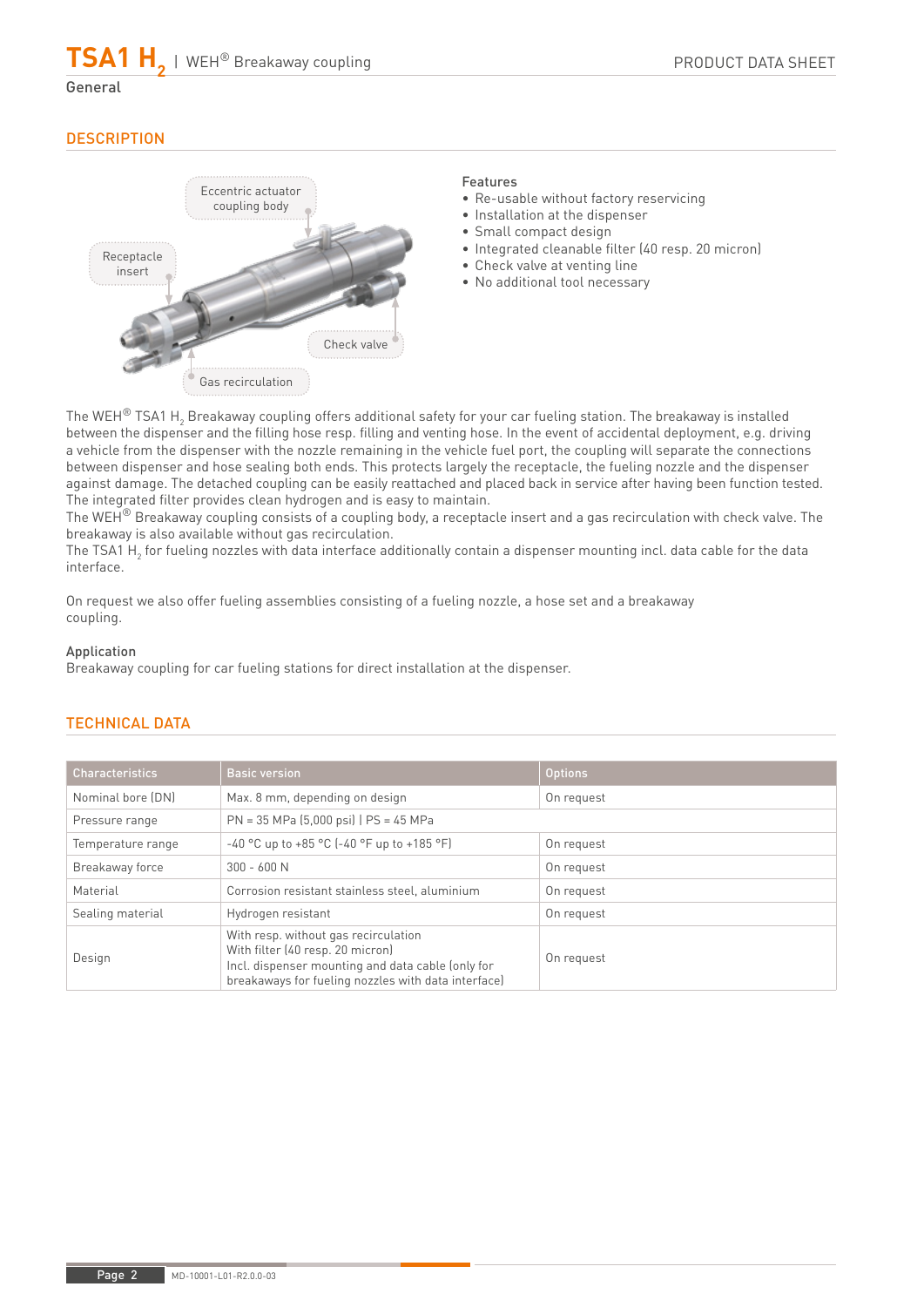

# ORDERING | WEH® TSA1 H $_{\rm 2}$  Breakaway coupling with gas recirculation, male thread

approx. dimensions (mm)





| Part No.        | <b>Description</b>                               | DN. | <b>Pressure</b><br>(PN) | B <sub>1</sub><br>(male<br>threadl | B2<br>(male thread) | C <sub>1</sub><br>(male thread) | C <sub>2</sub><br><i><u><b>Imale</b></u></i><br>thread) |
|-----------------|--------------------------------------------------|-----|-------------------------|------------------------------------|---------------------|---------------------------------|---------------------------------------------------------|
| C1-18834-X7-X01 | TSA1H <sub>2</sub><br>with filter<br>(40 micron) | 8   | 35 MPa/<br>5,000 psi    | G1/2"                              | UNF 9/16"-18*       | UNF 7/16"-20*                   | G1/4"                                                   |
| C1-67741-X1-X01 | TSA1H <sub>2</sub><br>with filter<br>[20 micron] | 8   | 35 MPa/<br>5,000 psi    | $G1/2$ "                           | UNF 9/16"-18*       | UNF 7/16"-20*                   | G1/4"                                                   |
|                 |                                                  |     |                         |                                    |                     |                                 |                                                         |

\* acc. to SAE J514, 37°

# $\mathsf{ORDERING}$  | WEH $^\circledR$  TSA1 H $_2$  Breakaway coupling with gas recirculation, female thread

approx. dimensions (mm)





| Part No.     | <b>Description</b>                   | <b>LDN</b> | <b>Pressure</b><br>(PN) | <b>B1/B2</b><br>(female thread) | C <sub>1</sub><br>(female thread) | C2<br>(female thread) |
|--------------|--------------------------------------|------------|-------------------------|---------------------------------|-----------------------------------|-----------------------|
| C1-99345-X01 | TSA1 H<br>with filter<br>(40 micron) | 5          | 35 MPa/<br>5,000 psi    | UNF 9/16"-18*                   | UNF 7/16"-20*                     | UNF 9/16"-18*         |

\* 60° cone, MP-fitting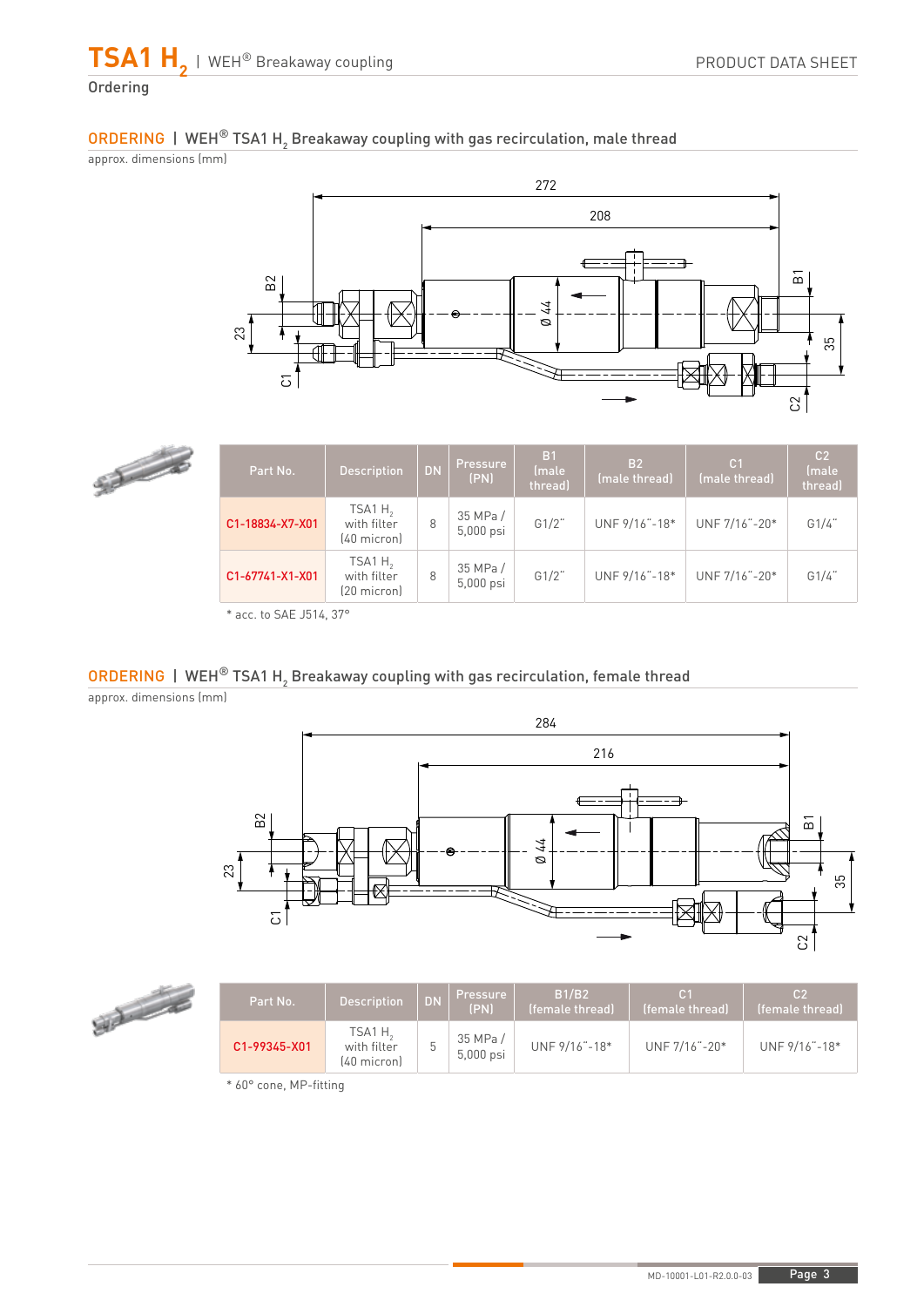# $\mathsf{TSA1}\ \mathsf{H}_{\mathsf{2}}$  | WEH® Breakaway coupling

## Ordering

# $\mathsf{ORDERING}$  | WEH $^\circledR$  TSA1 H $_2$  Breakaway coupling without gas recirculation, male thread

approx. dimensions (mm)





# ORDERING | WEH® TSA1 H $_{\rm _2}$  Breakaway coupling with gas recirculation, for data interface

approx. dimensions (mm)





| Part No.                   | <b>Description</b>                               | <b>DN</b> | Pressure<br>(PN)      | <b>B1</b><br>(male<br>threadl | <b>B2</b><br>(male thread) | C <sub>1</sub><br>(male thread) | C <sub>2</sub><br>(male<br>threadl |
|----------------------------|--------------------------------------------------|-----------|-----------------------|-------------------------------|----------------------------|---------------------------------|------------------------------------|
| C1-90679-X01               | TSA1H <sub>2</sub><br>with filter<br>[40 micron] | 4         | 35 MPa /<br>5,000 psi | $G1/2$ "                      | UNF 9/16"-18*              | $M12x1.5***$                    | G1/4"                              |
| $*$ acc to $CAE$ $ E1/279$ |                                                  |           |                       |                               |                            |                                 |                                    |

\* acc. to SAE J514, 37°

\*\* 24° inner cone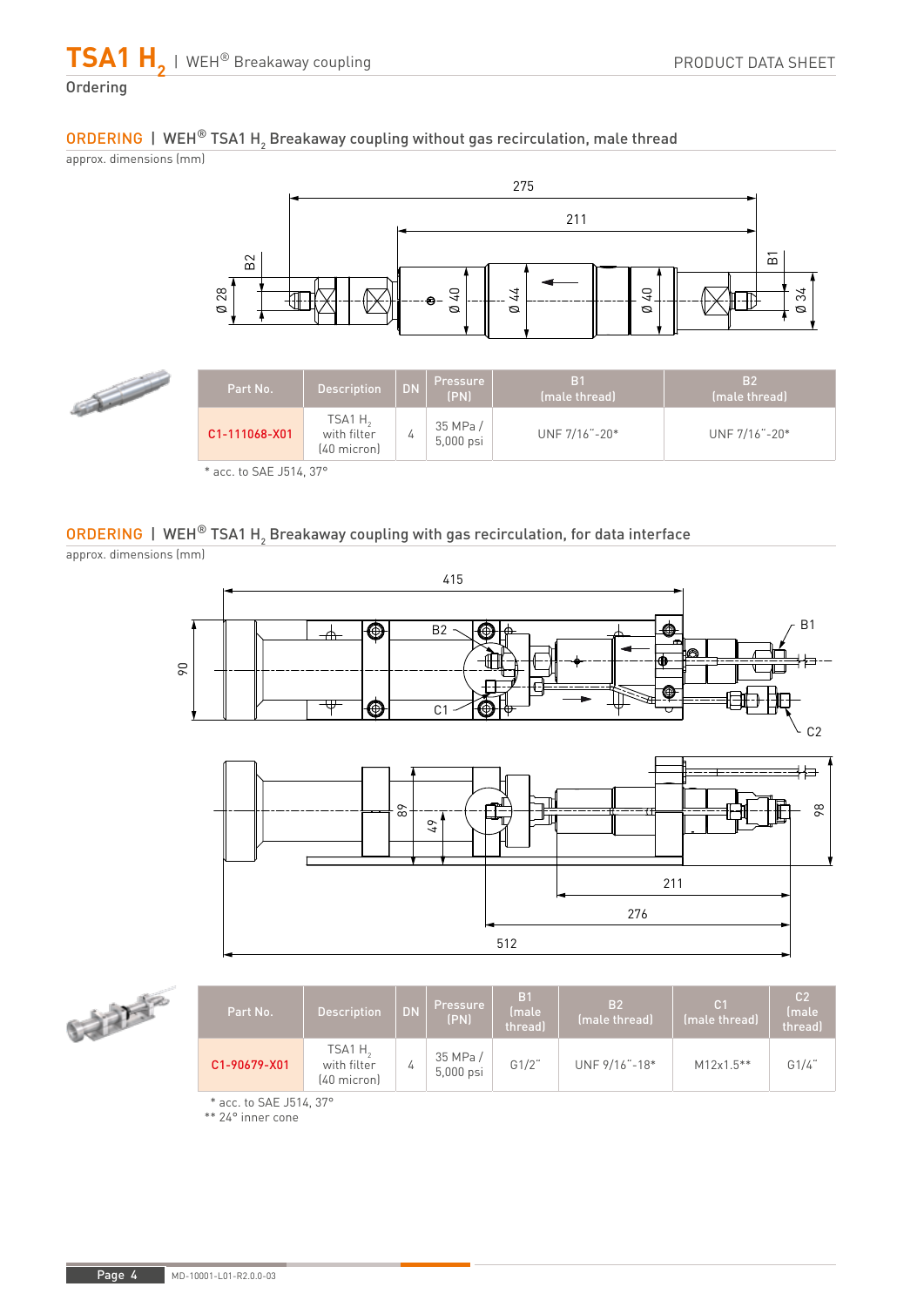# ORDERING | WEH® TSA1 H $_{\tiny 2}$  Breakaway coupling without gas recirculation, for data interface

approx. dimensions (mm)





| Part No.      | <b>Description</b>                               | DN. | <b>Pressure</b><br>(PN) | B <sub>1</sub><br>(male thread) | <b>B2</b><br>(male thread) |
|---------------|--------------------------------------------------|-----|-------------------------|---------------------------------|----------------------------|
| C1-111069-X01 | TSA1H <sub>2</sub><br>with filter<br>(40 micron) | 4   | 35 MPa/<br>5,000 psi    | UNF 7/16"-20*                   | UNF 7/16"-20*              |

\* acc. to SAE J514, 37°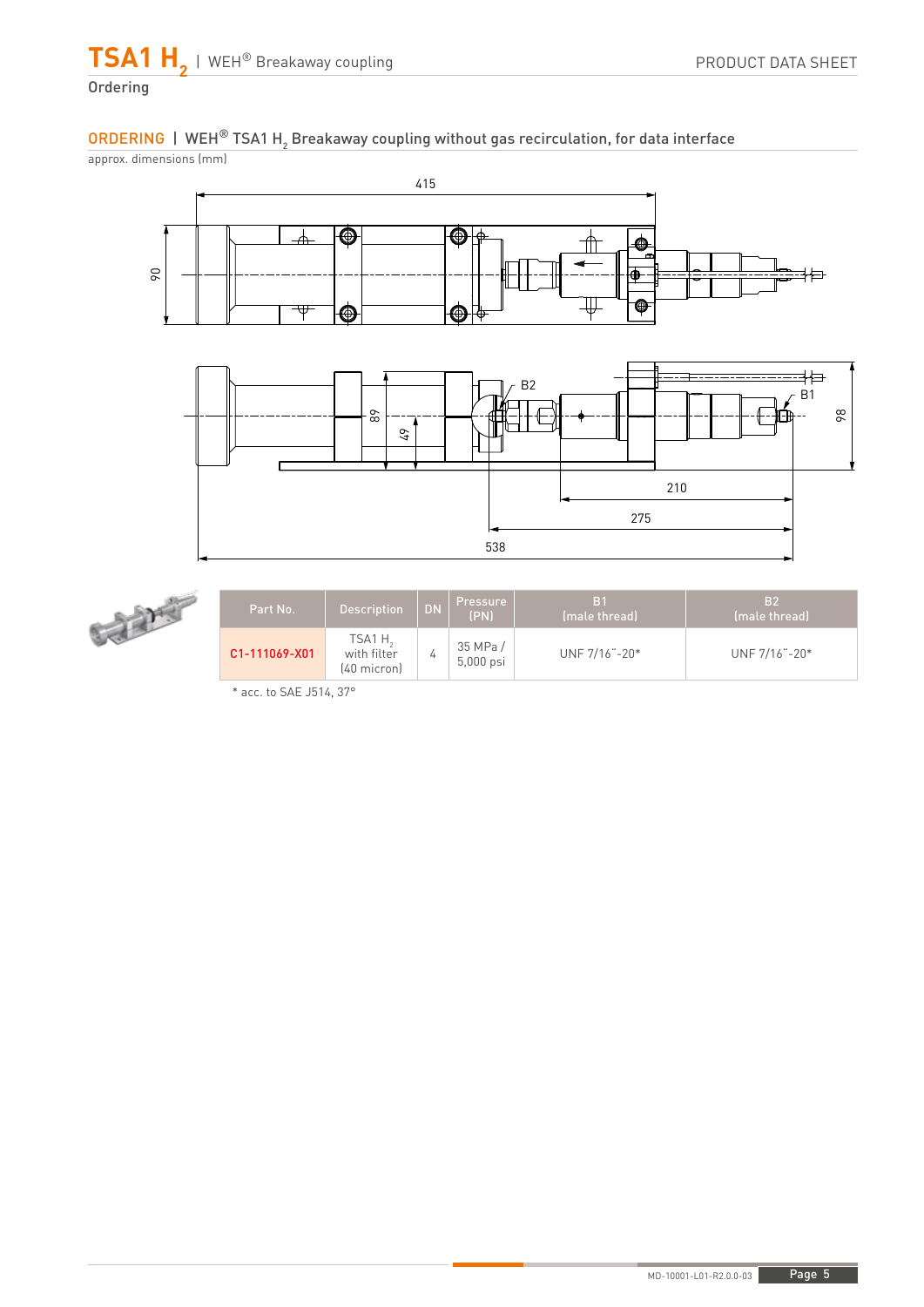

Accessories

## **ACCESSORIES**

The following accessories are available for the WEH $^\circ$  TSA1 H $_2$  Breakaway coupling:

## Dispenser mounting for breakaway coupling

The breakaway coupling can also be used with a dispenser mounting. The mounting is firmly attached to the dispenser. The integrated guide tube provides a straight pull-off force. The dispenser mounting can be used instead of a return pulley (hose pulley).

approx. dimensions (mm)



|  | Part No.     | <b>Description</b>                                                                                               |
|--|--------------|------------------------------------------------------------------------------------------------------------------|
|  | $C1 - 69275$ | Dispenser mounting for TSA1 H <sub>3</sub> in combination with TK16 H <sub>3</sub> or TK17 H <sub>3</sub> 35 MPa |

## Filling and venting hoses

Suitable filling and venting hoses for the TSA1  $\mathsf{H}_2$  breakaway coupling are available on request.

#### Fittings

Stainless steel fittings for connecting port 'B2' to the filling hose resp. port 'C1' to the venting hose are available on request.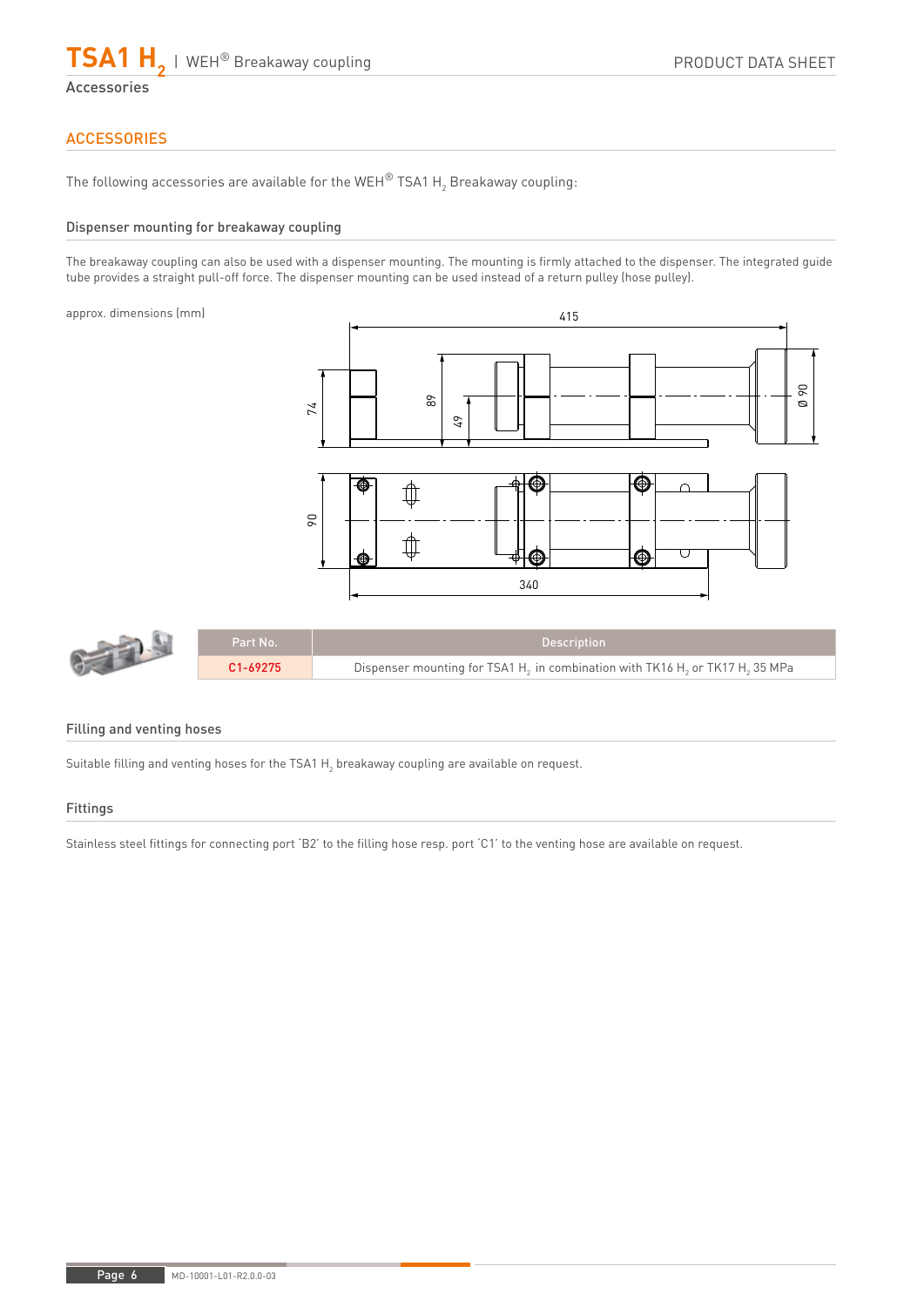

PRODUCT DATA SHEET

# SPARE PARTS

| Part No.  | <b>Description</b>                                                                         |
|-----------|--------------------------------------------------------------------------------------------|
| W94249    | Receptacle insert for TSA1 H, with gas recirculation (C1-18834, C1-67741)                  |
| W108401   | Receptacle insert for TSA1 H <sub>2</sub> with gas recirculation (C1-99345)                |
| W74608    | Receptacle insert for TSA1 H <sub>2</sub> without gas recirculation [C1-111068, C1-111069] |
| W108154   | Receptacle insert for TSA1 H <sub>2</sub> with gas recirculation (C1-90679)                |
| C1-119056 | Spare seal set for receptacle insert W94249, W108401, W108154                              |
| C1-119054 | Spare seal set for receptacle insert W74608                                                |
| E69-9061  | Wire filter insert 40 micron (incl. spring and o-ring)                                     |
| E69-67754 | Wire filter insert 20 micron (incl. spring and o-ring)                                     |
| E69-46414 | Copper disc for G1/4" male thread (port C2)                                                |
| E69-45950 | Copper disc for G1/2" male thread (port B1)                                                |

Various parts are available as spares for the WEH $^\circ$  TSA1 H $_2$  Breakaway coupling.